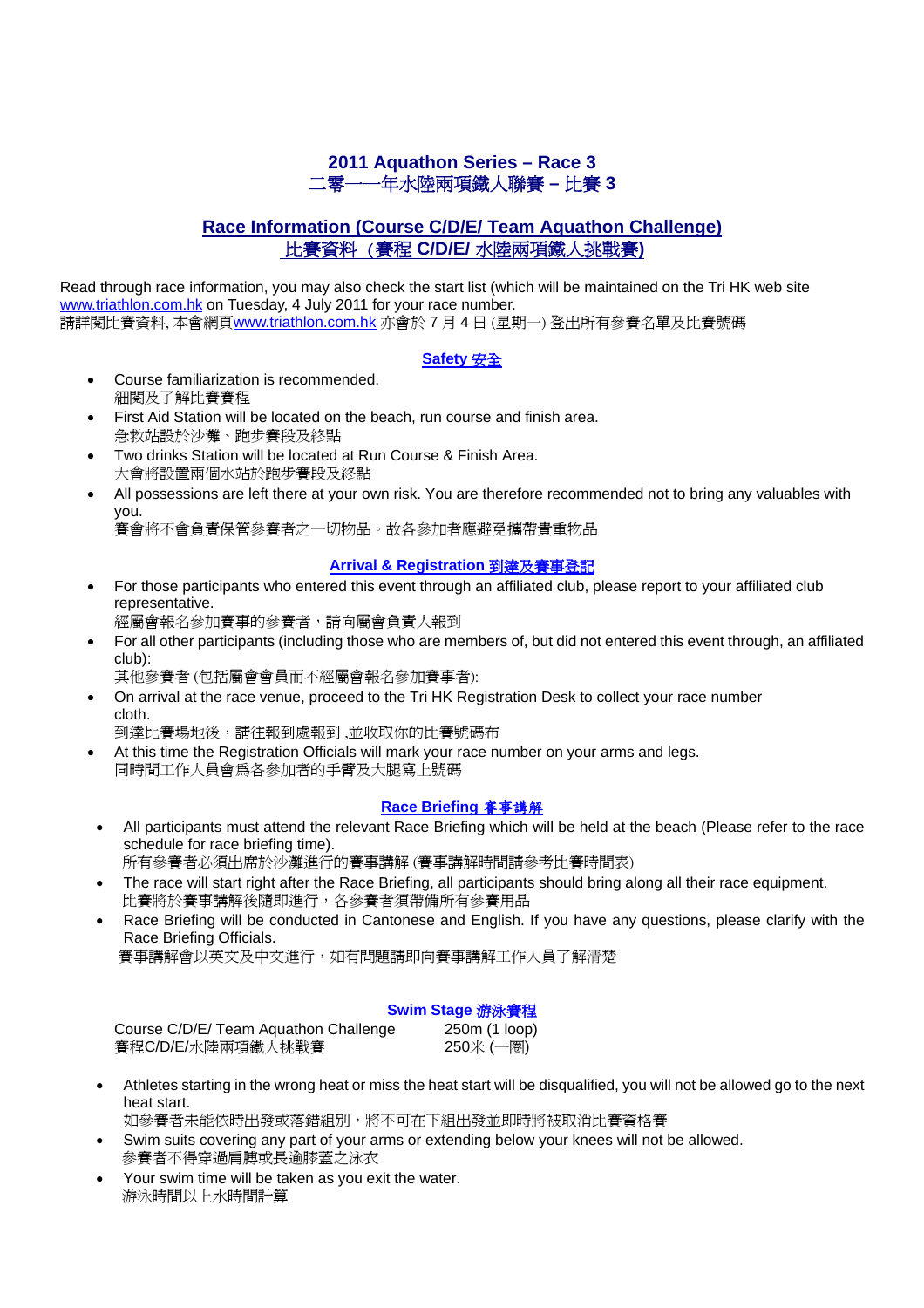#### **Transition** 轉項區

- At the transition area, all participants must place their race equipment at the assigned basket 參賽者必須將比賽用品放在轉項區內的指定籃子裏
- Official will pack the participants' race equipment after the swim for their collection at the **Event Center** after the race.

工作人員將於游泳後收拾各參賽者的比賽用品並在比賽完成後於賽事中心派發

#### **Run Stage** 跑步賽程

賽程 C/D/E/水陸兩項鐵人挑戰賽 インチング 轉項區→轉折點 A → 終點

Course C/D/E/ Team Aquathon Challenge Transition Area  $\rightarrow$  Turning Point A  $\rightarrow$  Finish Line

 Please collect your run band at the following Turning Point: 請在以下轉折點取跑步紀錄帶:

| <b>Course 審程</b>                                            | of Run Band<br>賽程跑步紀錄帶 | Total<br>總數 |
|-------------------------------------------------------------|------------------------|-------------|
| Course C/D/E/ Team Aquathon Challenge<br>賽程 C/D/E/水陸兩項鐵人挑戰賽 |                        |             |

- Your race number must be visible on your front throughout the run. Offender will be disqualified 在跑步賽段時必須將號碼布扣在背心前面,違規者被取消比賽資格
- All athletes must wear a running top that securely covers their chests and nipples throughout the run course. Offenders will subject to disqualification.

所有運動員均須穿上上衣,並必須遮蓋胸部及不可露點,違規者被取消比賽資格 • You will be disqualified if you do not return the correct number of run band immediately after finish.

- 未能於衝線後出示足夠跑步記錄帶之參賽者會被取消資格
- Competitors must count their own laps 參賽者需自行計算跑步圈數
- Running on any grass patch or short cut is prohibited. Offenders will be disqualified. 嚴禁跑上任何草地或捷徑,違規者被取消比賽資格。
- Glass Containers, headphones and headsets are not permitted during race. Offender will be disqualified 在比賽中嚴禁使用玻璃器皿、耳筒或耳機等物件。違規者被取消比賽資格
- All athletes cannot run without shoes on any part of the run course, and must have the foot fully fit into the shoes. Offender will be disqualified.

所有運動員禁止赤腳進行跑步,並須穿妥整對運動鞋。違規者被取消比賽資格

- Take over zone of Team Aquathon Challenge locates at the beach. 水陸兩項鐵人挑戰賽接力區設於沙灘
- Take over of Team Aquathon Challenge is by means of passing the run band to the next athlete. The last athlete of the team should pass back **3** run bands immediately after finish. 水陸兩項鐵人挑戰賽接力以交接跑步錄帶進行。最後一位隊員完成賽事時應交回 **3** 條跑步紀錄帶交予終點。

## **Race Finish** 比賽完成後

- Only the results of the finishers entitled to an award will be announced on the race day. Full results will be published on the HKTriA web site (www.triathlon.com.hk) on Monday, 11 July 2010. (Afternoon). 比賽當日大會只公佈每組得獎名單。所有成績亦將於2011年7月11日星期一(下午)在本會網頁 (www.triathlon.com.hk) 上公 佈。
- Certificates will be mailed to Tri Kids participants two month after the race. 小鐵人比賽証書將於兩個月後郵寄給各參賽者

#### **Appeal** 上訴

Appeal need to be made within 30 minutes after announced the result with the completed "Complain and Appeal" form submitted together with HK\$100 appealing fee. Appealing fee is refundable upon successful appeal. 如有任何上訴,請於該組比賽成績公佈後 30 分鐘內,填寫「上訴」表格,並繳交\$100 按金。按金只於上訴得值時發還。

#### **Others Notes** 其他事項

Participants must count their own swim/run lap. 參賽者需自行計算游泳/跑步圈數